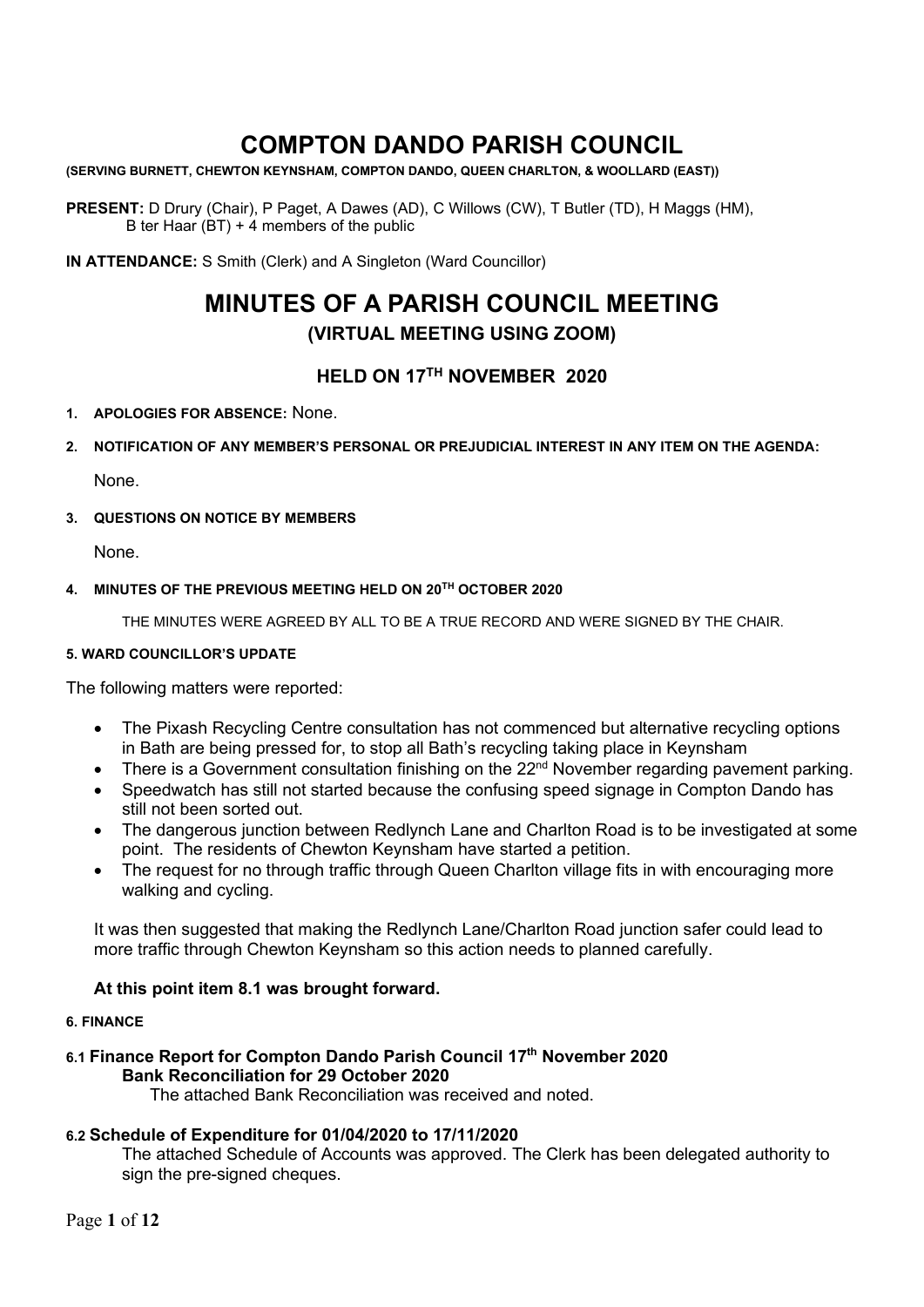# **6.3 Parish Hall Payments 17/11/2020**

The Schedule of Accounts was approved and the payments will be made by the Clerk with delegated power, using internet banking.

| <b>Cheque Number</b> | Payee       | <b>Description</b>    | Amount  |
|----------------------|-------------|-----------------------|---------|
| 100007               | H Dottridge | <b>Lottery Prizes</b> | £100.00 |

## **At this point items 8.2, 8.3 and 7.4 were brought forward and considered as one item.**

## **6.4 TO APPROVE THE CONTINUED USE OF VARIABLE DIRECT DEBITS**

Currently there are 2 direct debits, one to EDF for the electricity used for street lighting and the second to Information Commissioner's Office (ICO) for the Parish Council's data protection certificate.

It was RESOLVED that the 2 direct debit payments should continue.

## **7. TO RECEIVE UPDATES ON PROGRESS OF RESOLUTIONS FROM THE CDPC MEETING HELD ON 20TH OCTOBER 2020**

## **7.1 THE VERGE BEYOND COMPTON BRIDGE**

George Bottin was emailed informing him that creating a layby would be what the majority of the residents of Compton Dando would like, and a request to add this to the Capital Projects list for the future was made.

The following reply was received from George Bottin, Highways Department:

"Any improvements of this nature would have to be considered by the Council's Traffic team. Essentially, they get allocated funding for improvements to the Highway network and Highways get funding to maintain the existing network. I will discuss with relevant colleagues but as always, the funding is finite and prioritised against many other competing schemes. I suspect that the change from a verge to a layby at this location would be considered a low priority in the grand scheme of things but appreciate it has its merits."

Received and noted.

## **7.2 RESPONSE FROM POLICE REGARDING PARKING ON THE PAVEMENT BY THE 2-HEADED MAN CAR SALESROOM**

The Clerk reported that PC James Evans had spoken to the garage owner and that to date, no more complaints had been received.

## **7.3 UPDATE ON THE BLOCKING OF ONE OF THE ARCHES UNDER COMPTON BRIDGE**

The response from the Environment Agency was as follows: Debris that is blocking the flow and causing a flood risk can be reported to us on 0800 80 70 60.

General maintenance including the removal of debris is the responsibility of the riparian owner (the owner of the land alongside the watercourse).

More information is available on gov.uk.

<https://www.gov.uk/guidance/owning-a-watercourse>

The response from the Diocese of Bath & Wells was:

Page **2** of **12**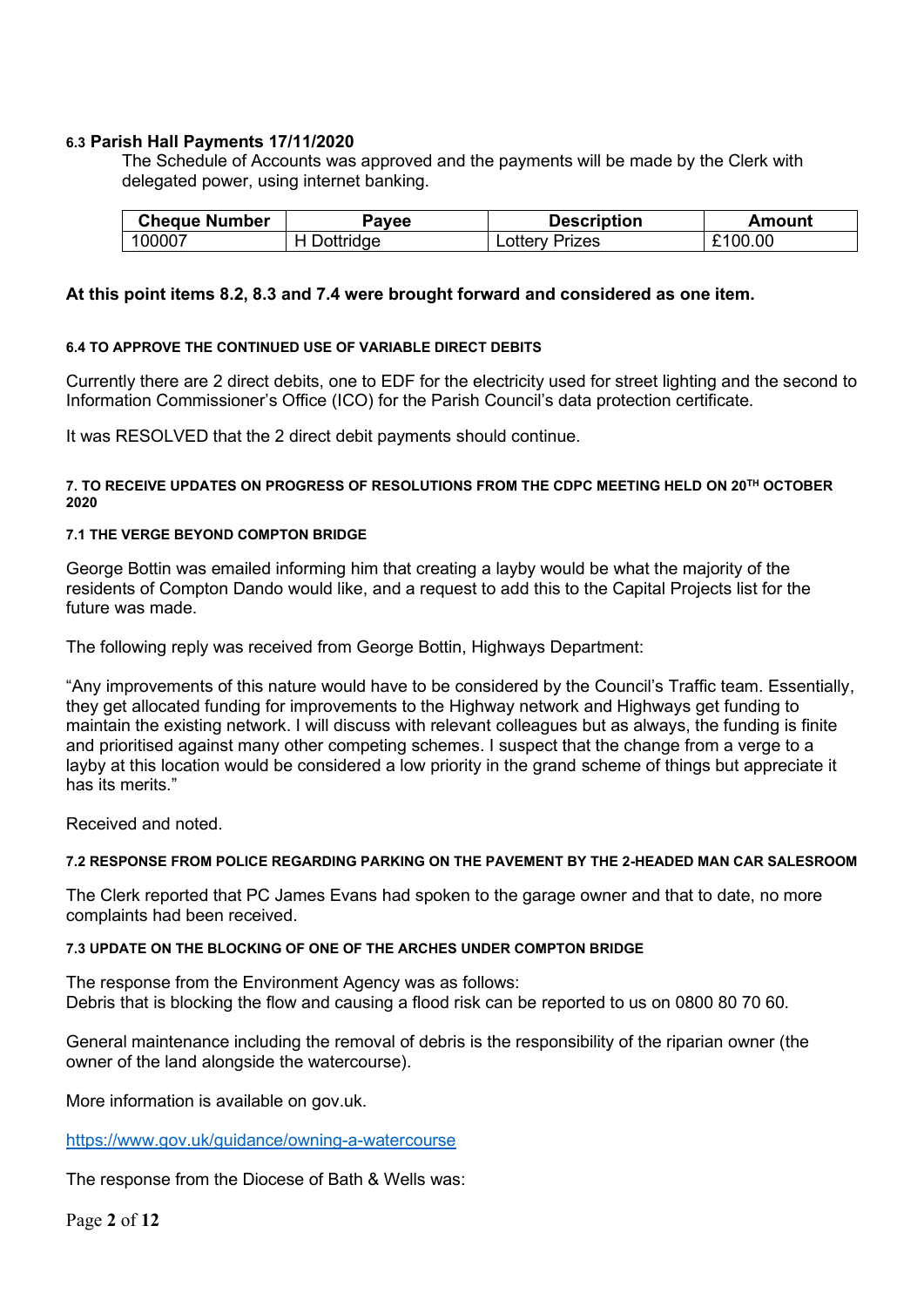In terms of responsibility, the Tenant who rents the land from The Diocese are responsible for the maintenance of the boundaries, this does not include the watercourse itself.

The landowner local to the area, contacted the Environment Agency incident room who have taken responsibility for the debris.

The debris has now been cleared.

Received and noted.

## **7.4 BUDGET 2021 TO 2022 – COUNCILLOR BT**

To receive feedback in respect of actions on the budget: A request for a bench along the Chew walk between Chewton Keynsham and Compton Dando has been requested.

This item was discussed under item 8.2.

## **7.5 UPDATE ON THE INSTALLATION OF THE TRAFFIC ISLAND ON THE JUNCTION OF THE WELLSWAY AND CHEWTON ROAD**

This is was installed on the  $4<sup>th</sup>$  November but is still needing the signs to be attached to the pole.

## **7.6 UPDATE ON THE REPLACEMENT OF THE 'KEYNSHAM' FINGER ON THE REDLYNCH/CHEWTON ROAD FINGERPOST**

The Clerk reported that a join repair had been carried out and it was in the process of being painted. A Chewton Keynsham resident has volunteered to paint the lettering black.

## **7.7 UPDATE ON THE REPLACEMENT HUNSTRETE FINGER**

The Clerk reported that the cast had been made and the finger was now undergoing the next stage in the process.

## **8. MATTERS FOR DISCUSSION/DECISION**

## **8.1 TO RECEIVE A PRESENTATION BY BATH & WEST COMMUNITY ENERGY (BWCE)**

The Parish Council received a presentation from BWCE, who have been commissioned to work with Zero Carbon Compton (ZCC) on a renewable energy scheme. Contributions were also made by a member of ZCC.

The aim is to identify projects that are suitable for grant applications.

A letter of support was requested from the Parish Council to be sent to the grant companies.

It was RESOLVED that this would be done. The necessary information would be sent from ZCC to the Clerk.

It was RESOLVED to grant the Clerk delegated powers to produce the letter to be sent to the grant authority.

It was reported that all Councillors would need full dispensation in this matter.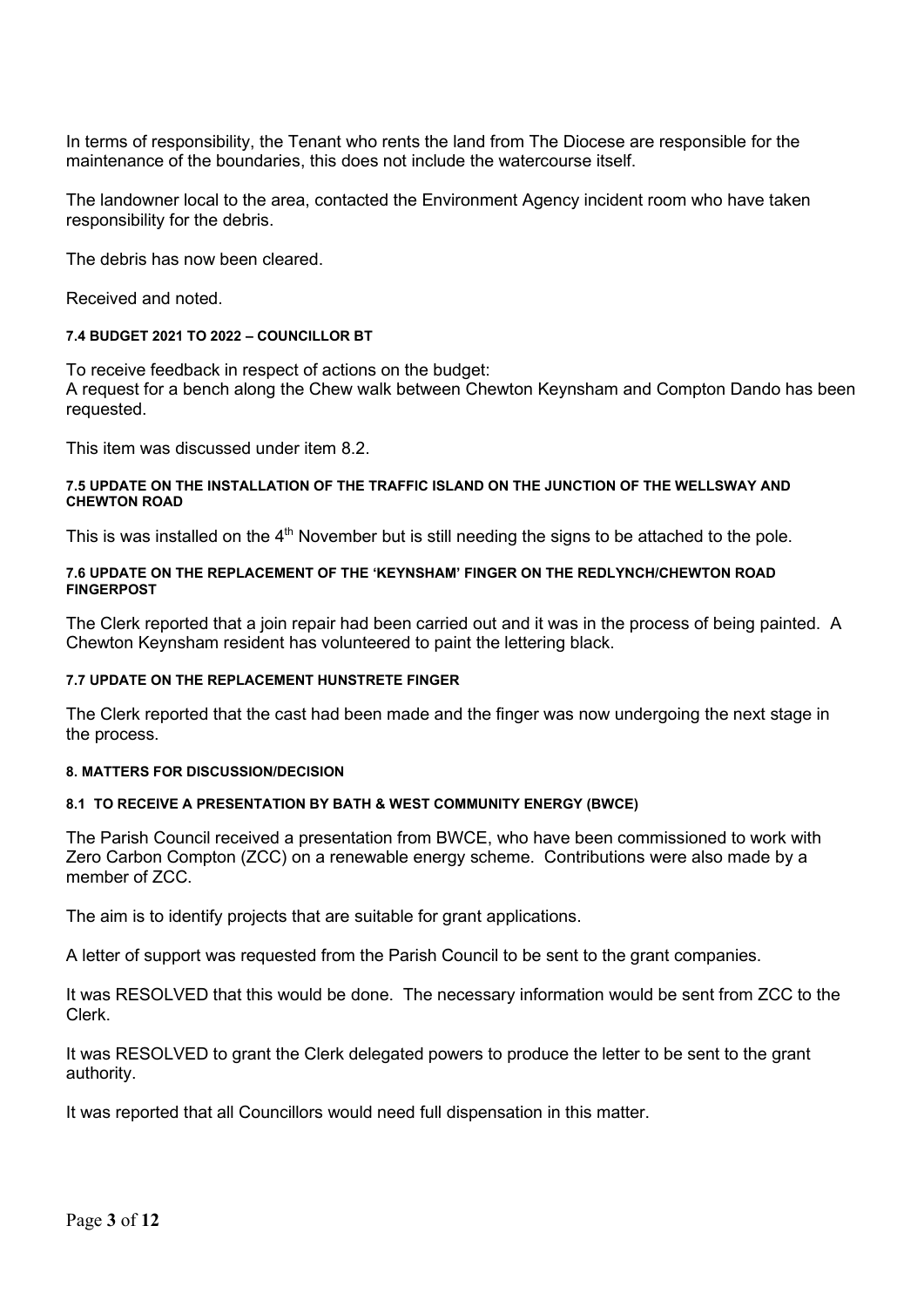Following a question, it was reported that using water power was far more complex to set up and maintain, so initially projects would be based on solar power in well screened fields in a wider area than Compton Dando.

## **8.2 TO DISCUSS THE 2021-2022 BUDGET BEFORE FINAL APPROVAL IN DECEMBER**

The following decisions were taken:

- £1000 should be allocated to the S137 Grant
- £200 should be allocated for donations
- £480 should be allocated for training
- £500 should be allocated for signs and noticeboards

It was DECIDED that a separate section for maintenance should be created for the budget, separating it from grass cutting.

It was reported that the new contract being negotiated with Volker was expected to be cheaper for maintenance of the lights, but the parts would be more expensive, probably due to the introduction of LED lamps.

The Chair will make contact with Volker and the parish clerk involved in the negotiations to seek and update, and further information in respect of costing on replacing sodium lighting with LED (ACTION COUNCILLOR DD).

It was reported that there had been 2 requests from parishioners to be considered in the budget. One had been passed to the Parish Hall and the other had been a request for a bench half way along the walk beside the Chew River from Chewton Keynsham to Compton Dando.

It was reported that the permission of the landowner would be needed.

It was suggested that a simple bench of 2 supports and a plank between them would be fitting for the location.

It was reported that the British Trust for Conservation Volunteers (BTCV) had previously purchased similar benches that were of good quality.

It was suggested that Compton Dando Community Association (CDCA) could apply for a S137 Grant to purchase a simple bench.

It was also reported that the Coronation Tree fence in Queen Charlton had now been completely destroyed and also that part of the Millennium Green fence was rotting.

It was suggested that a list of ideas for CiL money expenditure should be kept (ACTION CLERK).

## **8.3 TO DECIDE ON THE LEVEL FOR THE S137 GRANT**

This was discussed under item 8.2.

## **8.4 TO DISCUSS PARISH COUNCIL COMMUNICATIONS**

It was reported that The Chew Valley Gazette (CVG) had been in contact with the Clerk and were happy to receive the draft minutes for publication each month. The Clerk had reminded the editor that draft minutes could be subject to change.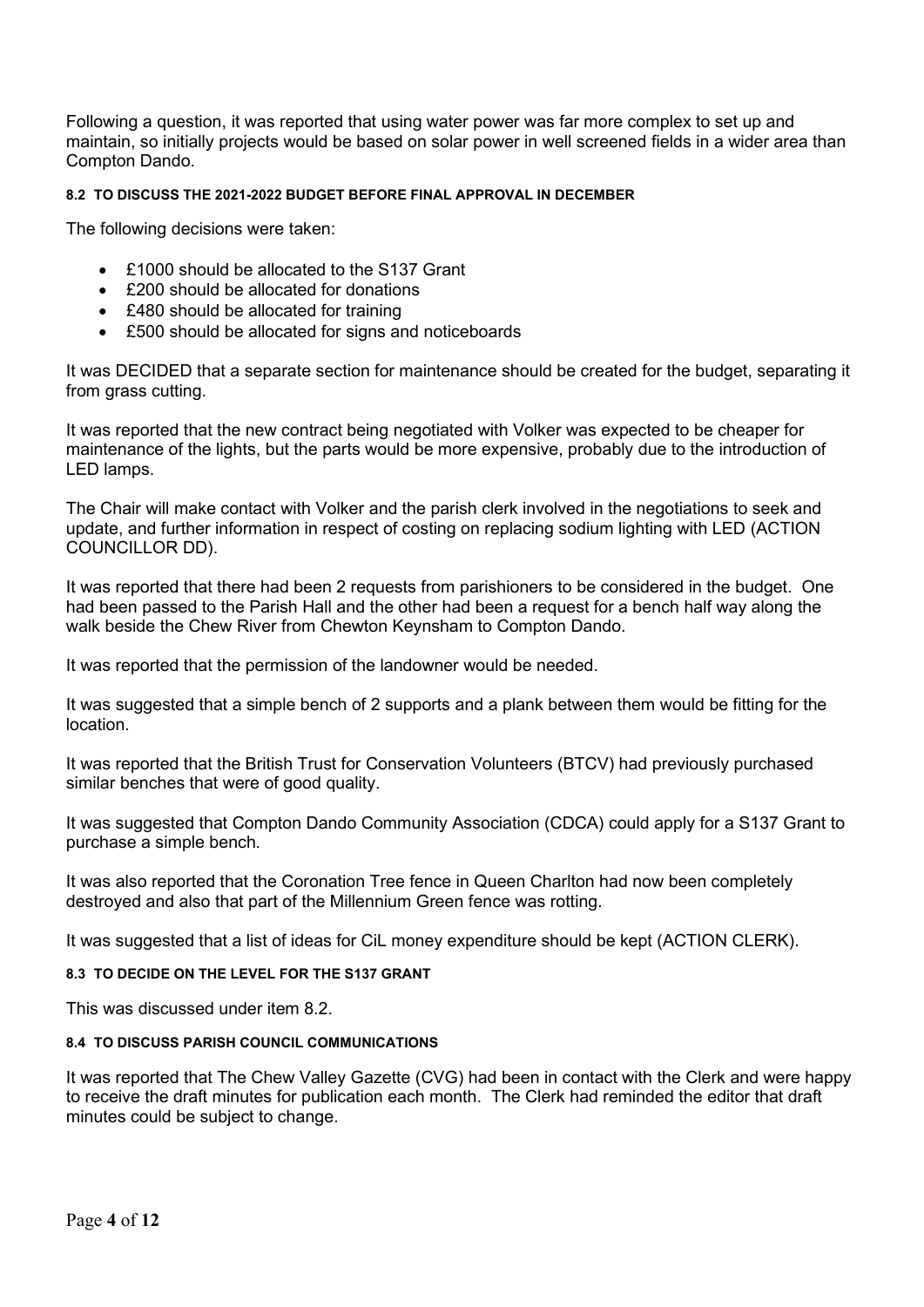Councillor BT had produced a condensed report from the October minutes for the Publow and Pensford Parish Magazine. He said that the Standing Orders permitted this and it would be more interesting than the formal minutes.

Some concern was raised that there should be no bias towards certain items and that Councillors names should not be mentioned.

It was felt that a condensed version could be a positive move.

It was DECIDED that the Clerk should forward a link to the parish magazine for Councillors to view the articles that were submitted, then take a decision in the December meeting whether condensed reports should be submitted for publication (ACTION CLERK).

## **8.5 TO RECEIVE NOTIFICATION THAT THE COMMENCEMENT OF THE CLEAN AIR ZONE IN BATH CITY STARTS ON 15TH MARCH 2021**

Received and noted.

## **8.6 TO REVIEW THE COUNCILLOR TRAINING**

This item was discussed under item 8.2.

## **8.7 TO RECEIVE NOTICE OF THE SCOPING FOR THE PIXASH RECYCLING CENTRE**

The scoping document is 20/0364/scope - Ministry of Defence storage and distribution centre and is 43 pages long.

Received and noted.

## **8.8 TO NOTE THE NATIONAL ASSOCIATION OF LOCAL COUNCILS (NALC) CLIMATE CHANGE SURVEY AND REQUEST DELEGATED POWERS FOR THE CLERK OR CHAIR TO COMPLETE**

**<https://www.surveymonkey.co.uk/r/HVNZMR6>**

It runs until the 29<sup>th</sup> January 2021.

It was suggested that the survey could be completed as individuals.

It was DECIDED that Councillor DD and the Clerk would answer the survey offline, then bring their suggestions to the December meeting (ACTION COUNCILLOR DD AND CLERK).

## **8.9 TO DECIDE ON COMMENTS FOR STANDARDS MATTER 2: PUBLIC CONSULTATION AND PUBLIC SECTOR SURVEYS**

The main consultation can be found here:

[https://www.gov.uk/government/consultations/standards-matter-2-public-consultation-and-public-sector](https://www.gov.uk/government/consultations/standards-matter-2-public-consultation-and-public-sector-survey)[survey](https://www.gov.uk/government/consultations/standards-matter-2-public-consultation-and-public-sector-survey)

NALC have requested responses to this consultation to be emailed to [policycomms@nalc.gov.uk](mailto:policycomms@nalc.gov.uk) by 17.00 on 4 December 2020

Received and noted.

It was reported that this was a very complex survey and not that relevant to the Parish Council.

It was DECIDED not to submit any comments.

Page **5** of **12**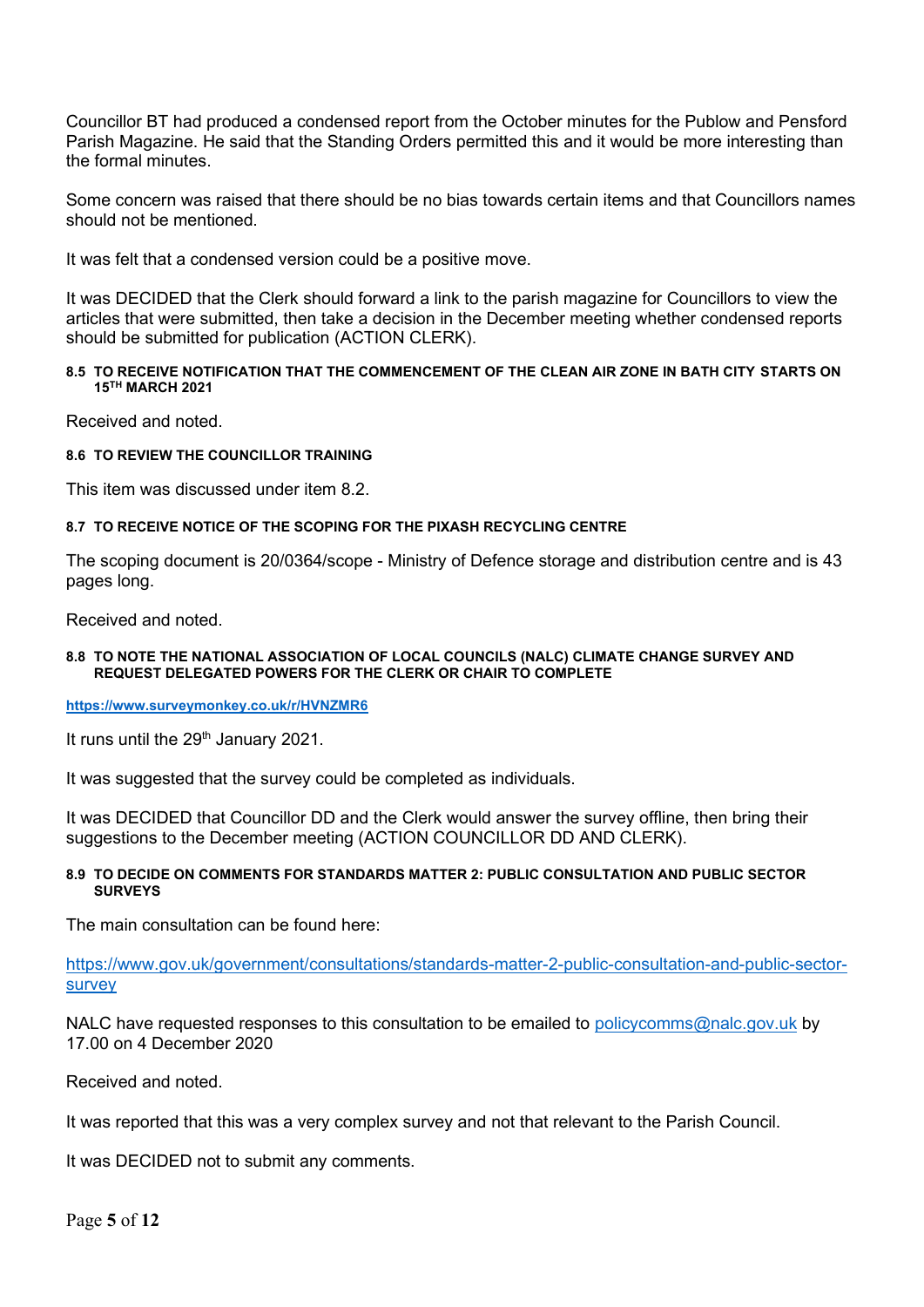## **8.10TO RECEIVE NOTICE OF THE SCOPING FOR RESOURCEFUL EARTH**

The scoping application for Resourceful Earth is 30/03815/Scope and 221 pages long.

Received and noted.

## **8.11 TO RECEIVE AN UPDATE ON THE PARK COPSE DEFINITIVE MAP MODIFICATION ORDER (DMMO) – COUNCILLOR BT**

It was reported that the address on the document should be that of the Clerk's.

It was DECIDED that the completed DMMO application should be circulated to the Councillors before the next meeting and an item for further discussion added to the December agenda.

No witness statements will be circulated.

## **8.12 TO RECEIVE NOTICE THAT BREACHES OF THE COVID-19 REGULATIONS CAN BE REPORTED**

<http://www.avonandsomerset.police.uk/report/breach-of-Covid-19-restrictions/>

Received and noted.

## **9. PLANNING APPLICATIONS RECEIVED**

**9.1 20/04015/TCA Manor Farm Cottage Access Road to Charlton Farm Queen Charlton Bristol Bath and North East Somerset BS31 2SH** 

**Llandihi T1 - fell Llandihi T2 - fell Christmas - T3 - fell Christmas T4 - fell**

The Parish Council support the opinion of the arboriculturist.

**10. APPEALS**

**10.1None**

**11. DECISIONS**

**11.1 20/03246/HEDGE Sewage Works, Old Burnett Lane, Burnett, Keynsham, Bristol, Bath and North East Somerset, BS31 2TF**

**The length of hedgerow will be removed in order to build a new access track from the site onto the unclassified road. This additional entrance is required for access to the new inlet works being installed on site. The hedgerow will not be replanted as the new access will be built in its place.**

## NO OBJECTION

## **12. ENFORCEMENTS**

*Members of the Parish that may have a concern regarding suspected unauthorised building works, retrospective planning or non-permitted change of use to a building may report this directly to the Enforcement Department of Bath and North East Somerset Council by emailing development\_management@bathnes.gov.uk or telephoning 01225 394041 (planning department extension) OR alternatively you may report the same in confidence to the Parish Clerk (details below). The matter of enforcement will be held in strict confidence and will not be discussed by the Parish Council until an Enforcement Notice is issued at which stage the matter will be brought to the attention of the Parish Council by the Local Authority.*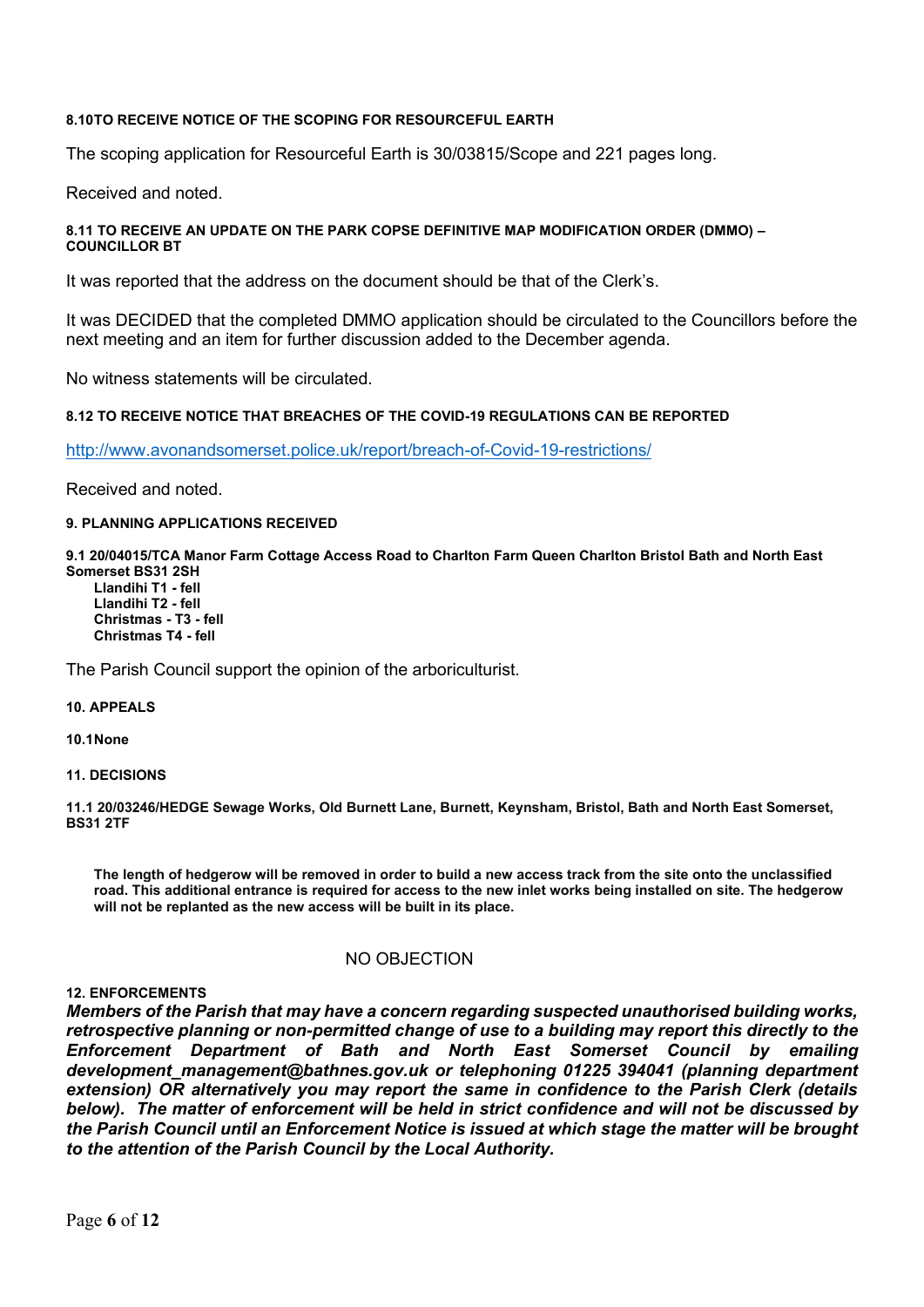## **UPDATES REQUESTED ON:**

**12.1** None

## **13. ITEMS FOR ACTION**

**13.1** None

## **14. CORRESPONDENCE FOR ACTION**

## **14.1 AN EMAIL FROM AVON LOCAL COUNCILS ASSOCIATION (ALCA) HAVE REQUESTING PUBLIC PARICIPATION IN A WEST OF ENGLAND COMBINED AUTHORITY (WECA) SURVEY ON THE FUTURE OF THE WEST OF ENGLAND**

WECA are asking people living and working in the West of England for their views about the future of the region, to ensure the region is a greener, more connected place to live and work. The feedback will help shape a Spatial Development Strategy that will make sure that homes, employment spaces and transport links are planned in the right places over the next 20 years.

It's important that WECA involves residents, businesses and organisations at this early stage of the process, so that they can make sure the plan reflects the priorities of the people who live and work in the region.

The survey can be accessed through the webpage at [www.westofengland-ca.gov.uk/future-of-the](http://www.westofengland-ca.gov.uk/future-of-the-region/)[region/](http://www.westofengland-ca.gov.uk/future-of-the-region/) and will open until Monday 14 December 2020. If you would like a paper copy or the information in an alternative format, please call 0117 428 6210 or email [planning@westofengland-ca.gov.uk](mailto:planning@westofengland-ca.gov.uk).

It was DECIDED that the survey would take too long to complete in a meeting, so should be completed as individuals.

## **15.CORRESPONDENCE FOR INFORMATION**

**15.1** None.

**16.REPORTS**

## **16.1PARISH HALL REPORT (APPENDED)**

It was stated that thanks should be given to all those that have worked so hard getting the Parish Hall up and running and making it a safe building to use.

**16.2 VILLAGE UPDATES ('for information only at the meeting. Matters for discussion will be carried forward to next meeting').**

**16.2.1** The pot hole repairs on Peppershells Lane are very poor and this will be reported on FixMyStreet.

It was reported that there is an issue with FixMyStreet in that, no checks were made on the repairs before issuing a closure notice. This is being looked into.

- **16.2.2** A request for the repair of the wooden bridge over the stream next to the Parish Hall had been turned down through FixMyStreet, saying it wasn't the responsibility of Bath & NE Council. This has now been reported again with the added information that the bridge is part of the footpath network of the village, and the Clerk has been informed that this will be looked into.
- **16.2.3** It was reported that Bath & NE Somerset Council are running an all-day climate event online on the 19th November.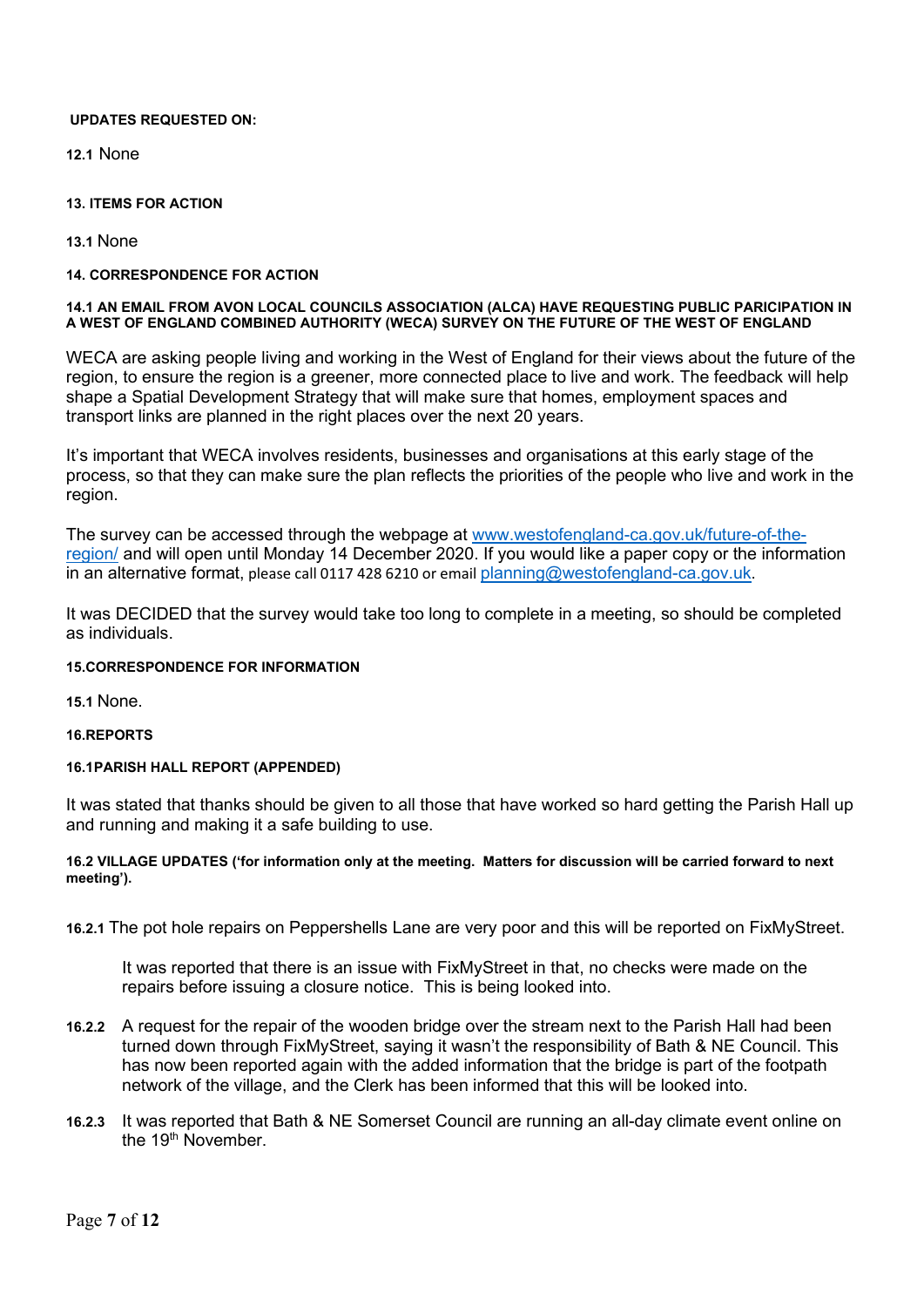## **16.3 REPORT FROM THE PARISH COUNCILS AIRPORT ASSOCIATION (PCAA) AGM ON 22 OCTOBER – COUNCILLOR CW**

It was reported that this was mainly the election of officers, but fund raising for the legal fees has now achieved the required amount.

## **16.4 REPORT FROM THE PARISH LIAISON MEETING (PLM) ON 22 OCTOBER (APPENDED) – CLERK AND COUNCILLOR DD**

## **16.5 REPORT FROM KEYNSHAM AREA AND SOMER VALLEY FORUM ON 11 NOVEMBER**

**.** It was reported that the combined meeting did not seem as successful as those forum events just run for the Keynsham area members.

## **17. ITEMS OF REPORT TO BE CARRIED FORWARD TO THE NEXT MEETING**

The Centre of Sustainable Energy Pilot Scheme providing monthly packs for the use of Parish Councils.

## **DATE OF NEXT MEETING IS 15TH DECEMBER AT 8.00PM (VIRTUAL)**

THE MEETING CLOSED AT 10 PM

Minutes prepared by: Susan Smith (Clerk)

Agreed as a correct record on………………………………….

Signed (Chairman)…………………………………………………….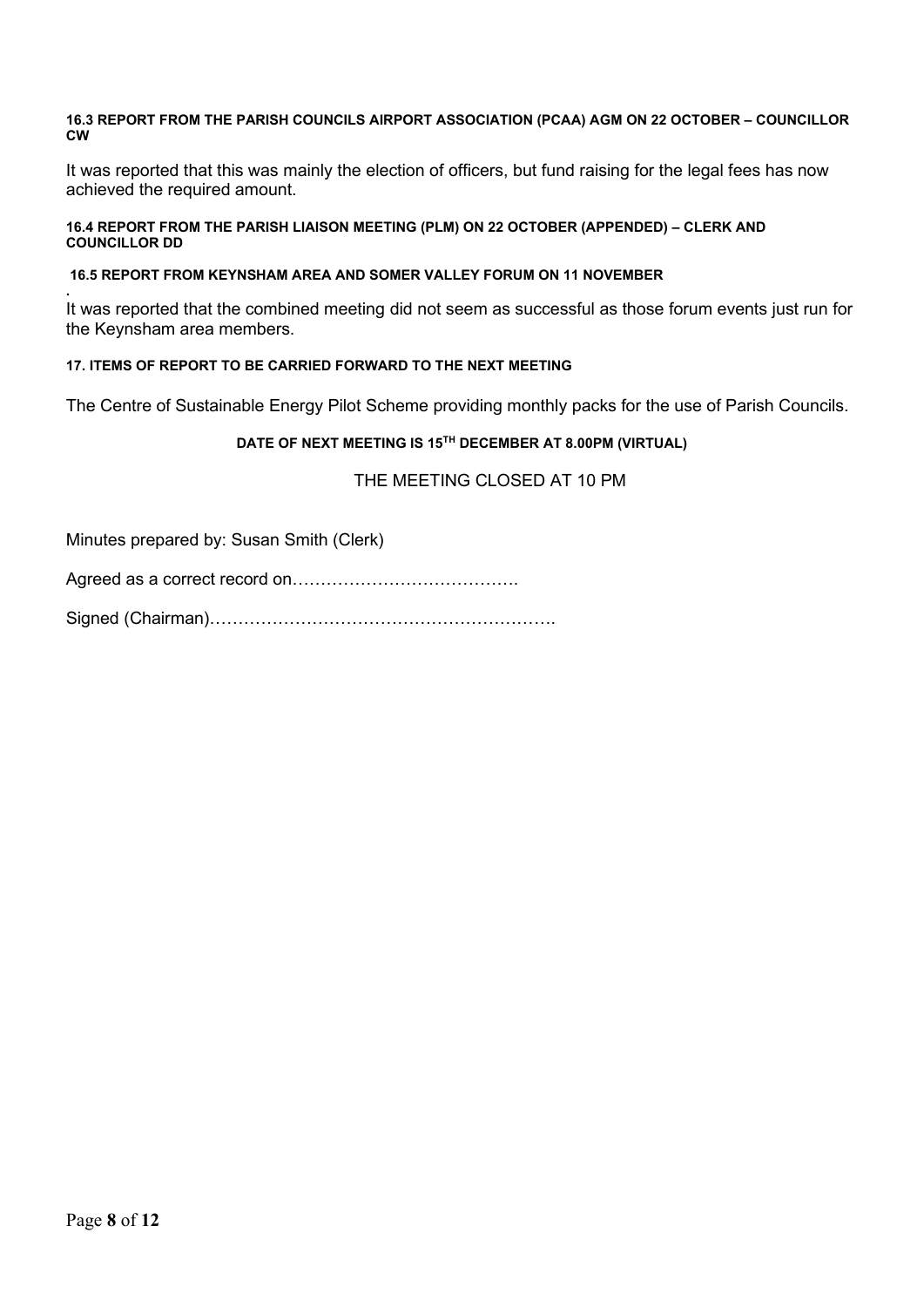# The diagram below shows the performance against the budget:

For year beginning 01/04/2020

# Performance against Budget

| Name                | <b>Description</b>                    | <b>Budget</b> | Actual  | <b>Difference</b> | Variance   |
|---------------------|---------------------------------------|---------------|---------|-------------------|------------|
| <b>AUDIT</b>        | <b>Audit Fees</b>                     | 210.00        | 200.00  | $-10.00$          | -4.76%     |
| <b>DONATIONS</b>    | Donation                              | 52.50         | 200.00  | 147.50            | 280.95%    |
| <b>EXPENSES</b>     | <b>Clerk's Expenses</b>               | 89.25         | 47.76   | -41.49            | -46.49%    |
| <b>GRANTS GIVEN</b> | <b>Grants Given</b>                   | 1050.00       | 0.00    | $-1050.00$        | $-100.00%$ |
| <b>MAINTENANCE</b>  | Grass Cutting and general maintenance | 871.50        | 0.00    | $-871.50$         | $-100.00%$ |
| <b>HALL HIRE</b>    | <b>Hall Hire</b>                      | 210.00        | 0.00    | $-210.00$         | $-100.00%$ |
| <b>ICO</b>          | ICO                                   | 36.75         | 35.00   | $-1.75$           | -4.76%     |
| <b>KIOSKS</b>       | <b>Telephone Kiosks</b>               | 0.00          | 0.00    |                   |            |
| <b>MOBILE</b>       | <b>Mobile Top Up</b>                  | 52.50         | 10.00   | $-42.50$          | $-80.95%$  |
| <b>PAYE</b>         | <b>Clerk's PAYE</b>                   | 199,50        | 157.00  | $-42.50$          | $-21.30%$  |
| PH INSURANCE        | Parish Hall Insurance                 | 588,00        | 645.11  | 57.11             | 9.71%      |
| <b>POSTAGE</b>      | Postage                               | 36.75         | 16.80   | $-19.95$          | $-54.29%$  |
| <b>SALARY</b>       | <b>Clerk's Salary</b>                 | 5621.95       | 3470.80 | $-2151.15$        | $-38.26%$  |
| <b>SIGNS</b>        | <b>Signs Notice boards</b>            | 1575.00       | 1180.00 | $-395.00$         | $-25.08%$  |
| <b>SL ELEC</b>      | <b>Street Light Electricity</b>       | 483.00        | 240.27  | $-242.73$         | $-50.25%$  |
| <b>SL MAINT</b>     | <b>Street Light Maintenance</b>       | 525.00        | 66.96   | -458.04           | $-87.25%$  |
| <b>SOLICITOR</b>    | <b>Solicitor Fees</b>                 | 0.00          | 0.00    |                   |            |
| <b>SUBS</b>         | <b>Memberships and Subs</b>           | 430.50        | 127.62  | $-302.88$         | $-70.36%$  |
| <b>SUPPLIES</b>     | <b>Office Supplies</b>                | 105.00        | 52.88   | $-52.12$          | -49.64%    |
| <b>TRAINING</b>     | Training                              | 315.00        | 60.00   | $-255.00$         | $-80.95%$  |
| <b>WEBSITE</b>      | Website                               | 189.00        | 192.59  | 3.59              | 1.90%      |
| <b>TOTAL</b>        | Total for year to date                | 12641.20      | 6702.79 | $-5938.41$        | -46.98%    |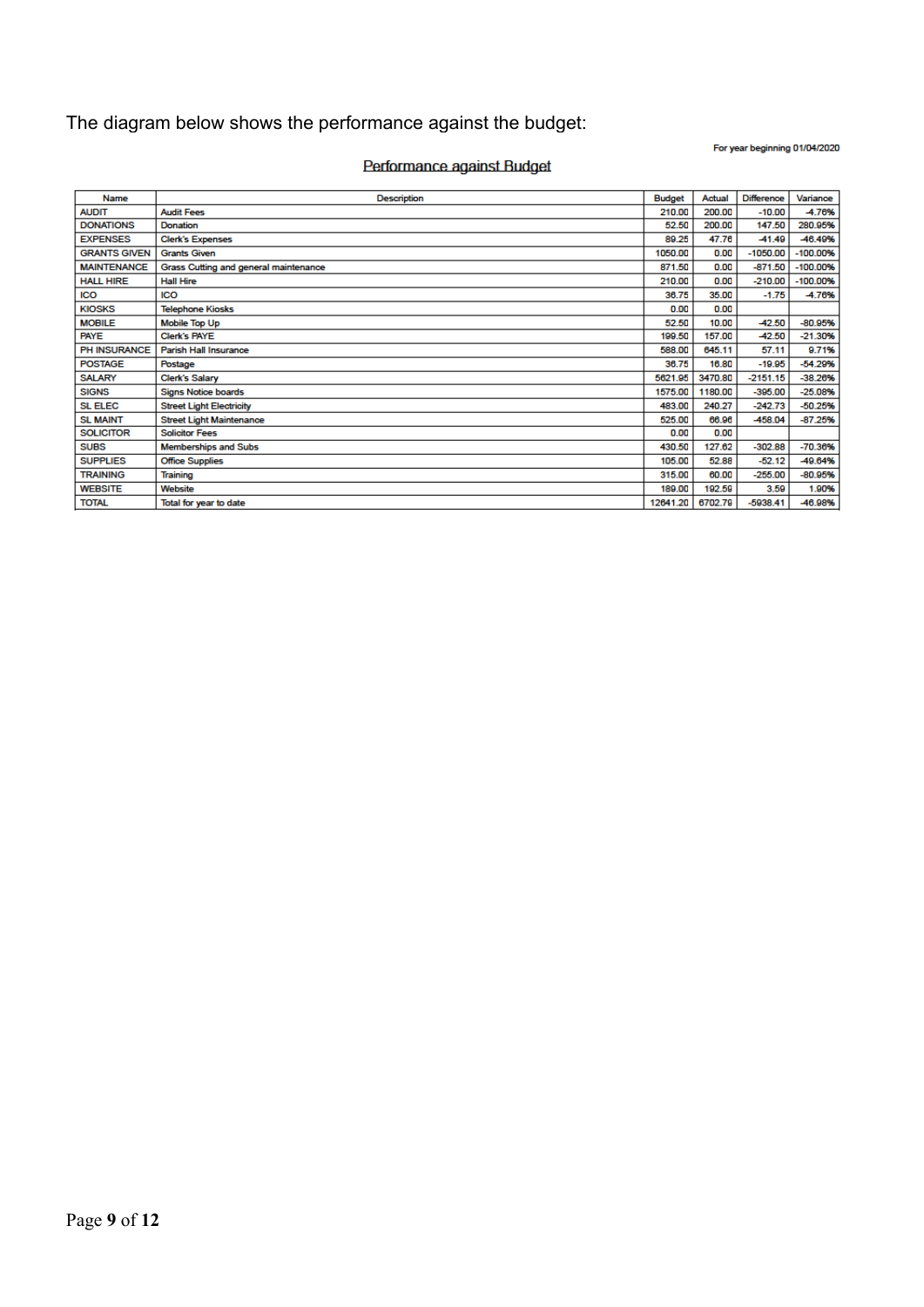# The diagram below shows the bank reconciliation as at the 29<sup>th</sup> of October 2020:

Statement Date 29/10/2020

### **Bank Reconciliation**

#### **Statement Entries**

| Date       | <b>Cashbook Date</b> | Reference | <b>Description</b>                      | <b>Debit</b> | <b>Credit</b> | <b>Balance</b> |
|------------|----------------------|-----------|-----------------------------------------|--------------|---------------|----------------|
| 02/10/2020 |                      |           | <b>Opening Balance</b>                  |              |               | 13111.25       |
| 22/10/2020 | 22/10/2020           |           | CDPH part payment insurance             |              | 300.00        | 13411.25       |
| 23/10/2020 | 20/10/2020           |           | <b>Tincknell Heating boiler service</b> | 190.00       |               | 13221.25       |
| 23/10/2020 | 23/10/2020           |           | CDPH part payment insurance             |              | 45.10         | 13266.35       |
| 23/10/2020 | 23/10/2020           |           | <b>CDPH</b> boiler service              |              | 158.33        | 13424.68       |
| 26/10/2020 | 26/10/2020           |           | CDPH part payment insurance             |              | 300.00        | 13724.68       |
| 27/10/2020 | 20/10/2020           |           | PAYE months 5 & 6                       | 36,00        |               | 13688.68       |
| 29/10/2020 | 20/10/2020           |           | <b>Clerk's Salary and Expenses</b>      | 547.97       |               | 13140 71       |

#### **Outstanding Entries**

| <b>Cashbook Date</b> | Reference | Description                    | <b>Debit</b> | Credi | <b>Balance</b> |
|----------------------|-----------|--------------------------------|--------------|-------|----------------|
| 15/10/2019           |           | PAYE 06 Sep to 5 Oct month 6   | 9.60         |       | $-9.60$        |
| 17/09/2020           |           | I PCAA Rule of Six Status Fund | 200.00       |       | 209.60         |

#### Reconciliation

| <b>Closing Bank Balance</b>        | 13140.71  |
|------------------------------------|-----------|
| Outstanding                        | $-209.60$ |
| Closing Bank Balance + Outstanding | 12931.11  |
| <b>Cashbook Balance</b>            | 12931.11  |

#### **Transactions since Statement**

Transactions to 17/11/2020

| Cashbook Date   Reference | <b>Description</b>                         | Debit  | Credit | Balance  |
|---------------------------|--------------------------------------------|--------|--------|----------|
| 17/11/2020                | <b>Clerk's Salary and Expenses</b>         | 419.25 |        | 12511.86 |
| 17/11/2020                | Parish Council Websites annual hosting fee | 180.00 |        | 12331.86 |
| 17/11/2020                | <b>ALCA Good Councillor Training (BT)</b>  | 60.00  |        | 12271.86 |

## **Parish Hall Report**

## **November 2020**

Whilst, of course, not wishing to detract from the national effort to counter the dreadful effects of COVID-19; as a management committee, we are jolly miffed that the results of months of hard work have been suspended yet again as public spaces, such as The Parish Hall, have been ordered to close. We hope that this present closure will not persist and, once over, we shall make whatever further precautions are required to ensure our hirers comfort and safety.

In the meantime, we thank those formally and informally helping us with the safekeeping of the fabric of the Hall and hope it is not a question of "out of use, out of mind".

Looking on the bright side, might we be able to hire the Hall to the NHS as an inoculation station? John Dottridge

# **Parish Liaison (PLM) meeting 22 October 2020 Notes**

## **General Update:**

- COVID-19 numbers are plateauing
- WECA (West of England Combined Authority) is focussing on the economic recovery of the region
- Looking into sharing information across the communities
- Webinars available on BANES YouTube channel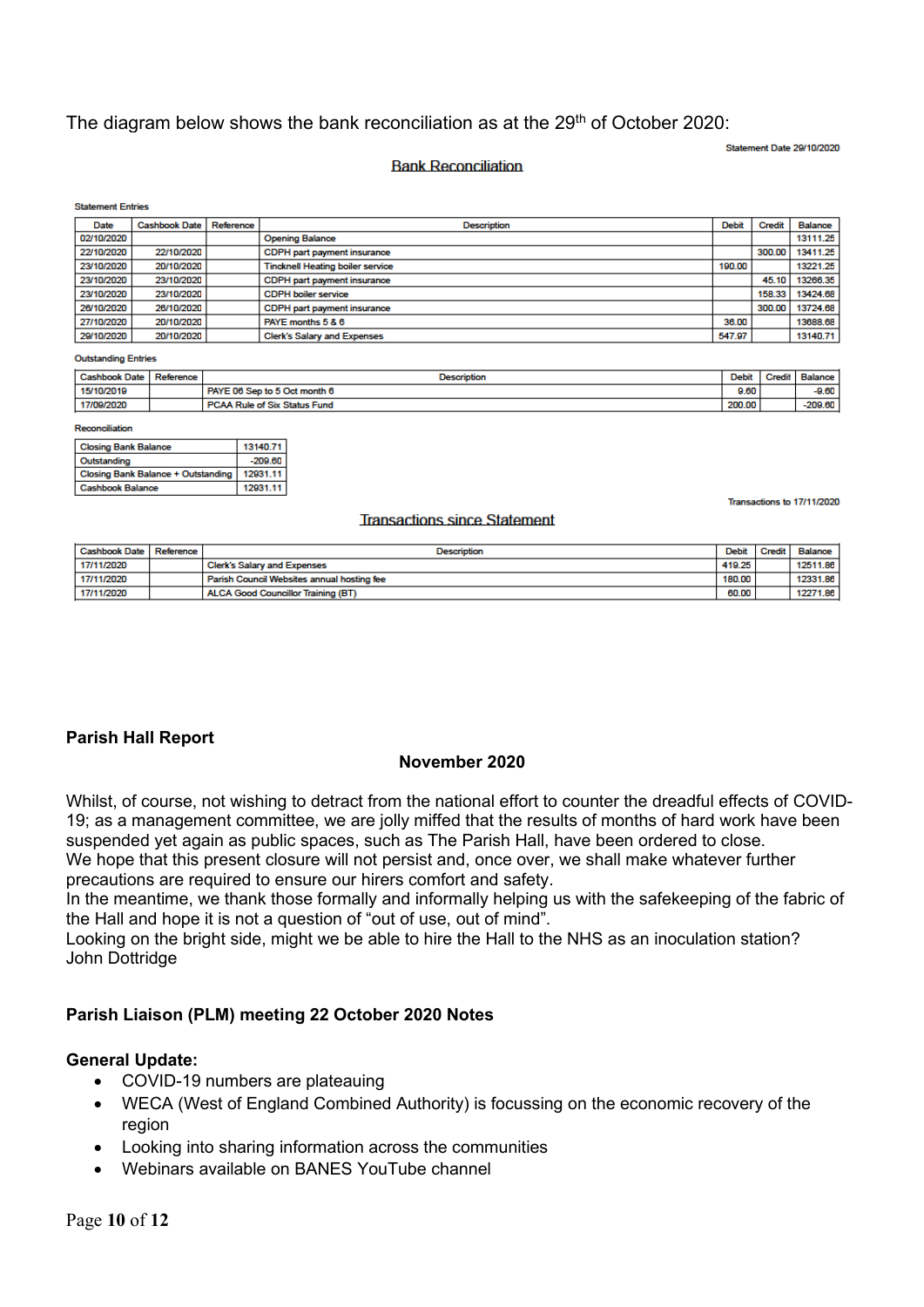# **Finance Update:**

- There is a medium-term financial plan which is aimed at reducing an 18 million deficit to 9 million and then to be on an even keel by 2024/2025
- Revenue grants are not continuing in 2021/2022
- Gov not reimbursing the business income
- Aim to reduce reliance on income
- Aim to improve property estate
- Looking at way adult social care is delivered to reduce costs

# **Health:**

- Thanks to great work by Public Health team for the COVID-19 preparation and for suicide prevention.
- Developing food strategy for food poverty and opening food pantries members get good food at reasonable cost
- Community Hub was set up within 10 days
- 14 schools have cases of COVID-19 21 children and staff

# **Green Waste:**

• Collections back to normal

# **Transport:**

- Looking at safer routes to get to school in NE Bath
- Air pollution has been checked in Keynsham and /Temple Cloud
- Liveable Neighbourhood policy hope will be extended out and taken on board in rural communities
- Trialling E scooters in Bath with the intention of rolling out to market towns
- Important to promote buses in rural areas
- Bristol Temple Meads east junction being re-laid next year
- MetroWest coming in at end of next year
- Electrification of railway lines Bristol to Bath and to Westbury back on
- Hydrogen and battery power are being looked into for the railways
- Decarbonisation is the main area of focus

# **ALCA update:**

- Virtual meetings have been embraced
- The recent planning consultations were discussed
- Discussion concerning the opening of playgrounds has been discussed with BANES
- Street light maintenance contract for PCs being finalised
- Increase in subscriptions mainly supported 48 to 8

# **Climate Emergency:**

- Scoping pocket park & ride east of Bath. This is a faster bus service along the A4 using existing car parks.
- Clean Air Zone starts 15 March 2021 check compliancy on BANES Website. Grants are available for replacing vehicles that don't comply